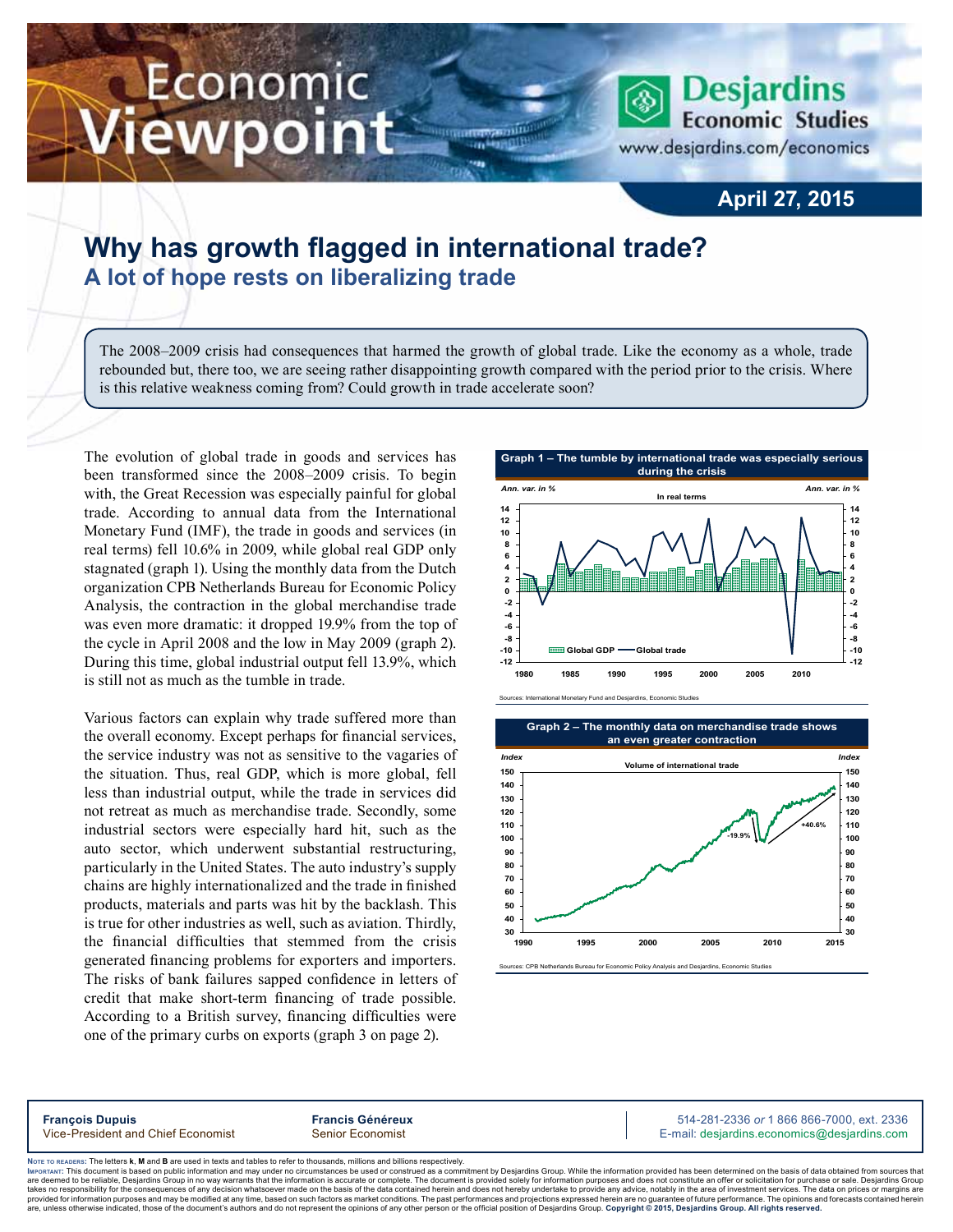





#### **Disappointing recovery**

After the carnage of 2008 and 2009, trade began to rebound. Growth by the real trade in goods and services hit 12.6% in 2010, the strongest annual gain since data first became available in 1980. Merchandise took off even more strongly: in the 12 months following the May 2009 low, the volume of trade climbed 20.4%.

However, subsequent to the rebound effect, trade growth was fairly disappointing. Although it had previously tended to grow a lot faster than global real GDP, international trade instead advanced at the same pace, at about 3% since 2012. This fairly steady cruising speed is well below the average of 7% established in the 20 years that preceded the Great Recession. The trend can be seen in all of the major economic blocks (graph 4).



Note also that exports as a % of global GDP have stopped improving. They went from 19% to 30% between 1990 and 2008. The ratio has been stagnating since: it was 30% in 2013 (graph 5).

**2**



Global GDP began to diverge from the trend during and after the recession, but that divergence is even wider in trade. The World Bank estimates that if the growth seen prior to the crisis had persisted, international trade would be 20% more than it was in 2014.

Other indicators attest to the current weakness in global trade. Historically, the Baltic Dry Index, which monitors the cost of moving merchandise by sea, tracks the change in global trade fairly well. Its annual change is currently heading down, suggesting that global exports will slow further (graph 6). However, the fluctuations in the Baltic Dry Index are also subject to the microeconomic factors affecting the maritime industry, sometimes violently. In other words, an excess supply of ships resulting from overly high orders may affect transportation costs, without involving demand. As the Baltic Dry Index recently hit a 30‑year low (graph 7 on page 3), such factors could well have a major influence at this point.

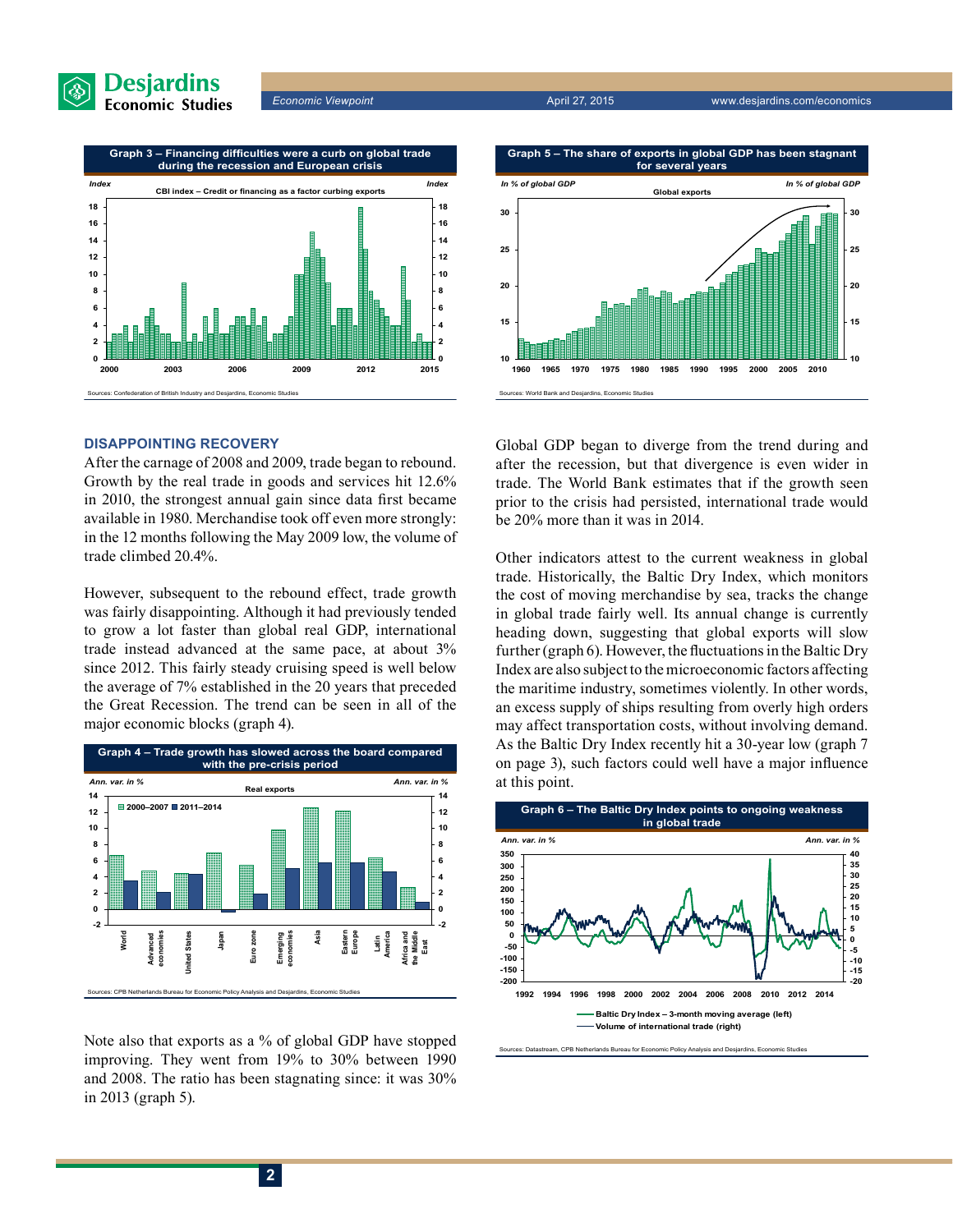

Nonetheless, trade has shown some weakness since the recession. Several factors may be responsible for it. Some factors are cyclical, while others are more structural.

#### **Cyclical factors**

**Weak growth in advanced economies:** The post‑2009 recovery was characterized by two very important factors for the global economy. The first is the **U.S. economy's disappointing growth**. The U.S. economy was slow to return to an acceptable pace, with several factors sapping household and business capacity and confidence for picking up their contribution to growth. The various political crises between Democrats and Republicans undermined the climate for investment and consumption by creating artificial uncertainty. Households and financial institutions also had to keep repairing their balance sheets, delaying recovery by the real estate market and credit in general, despite the Federal Reserve's unprecedented efforts. It was only as of mid‑2013 that the U.S. economy and the job market started to show more satisfactory results. There again, the situation was hampered by abnormally harsh weather at the start of 2014 and 2015. Secondly, the sovereign debt crisis pushed **Europe back into recession** as of 2011, where it stayed until the spring of 2013 (graph 8). This substantially



lowered Euroland demand for imported products. In addition, the euro was weakened by financial and economic problems as well as by tardy action by the European Central Bank, trimming away some of the benefits of the European economy's modest upswing. Although Euroland's economy does not have as big a weight in global GDP as the U.S. economy does, the impact of European weakness on trade is more serious, because the volume of international trade there is more important in relation to the economy (graph 9).



**Slowdown in emerging nations:** Most emerging nations were less plagued by difficulties during the 2008–2009 crisis. They did see substantial slowing but, in general, it was not as steep as it was in more advanced nations. Output by emerging nations rebounded in 2010; since then, however, a loss of momentum is becoming increasingly evident. Firstly, China is not growing as quickly as we had gotten used to. In the mid‑2000s, China's annual real GDP growth was consistently above 10%; now, the Chinese government is aiming for increases of 7%. For emerging nations as a whole, real GDP growth was under 5% in 2013, compared with nearly 9% in 2007. Most of the geographic zones are seeing a slowdown (graph 10).



es: World Bank, Datastream and Desjardins, Economic Studie

**Economic Studies**